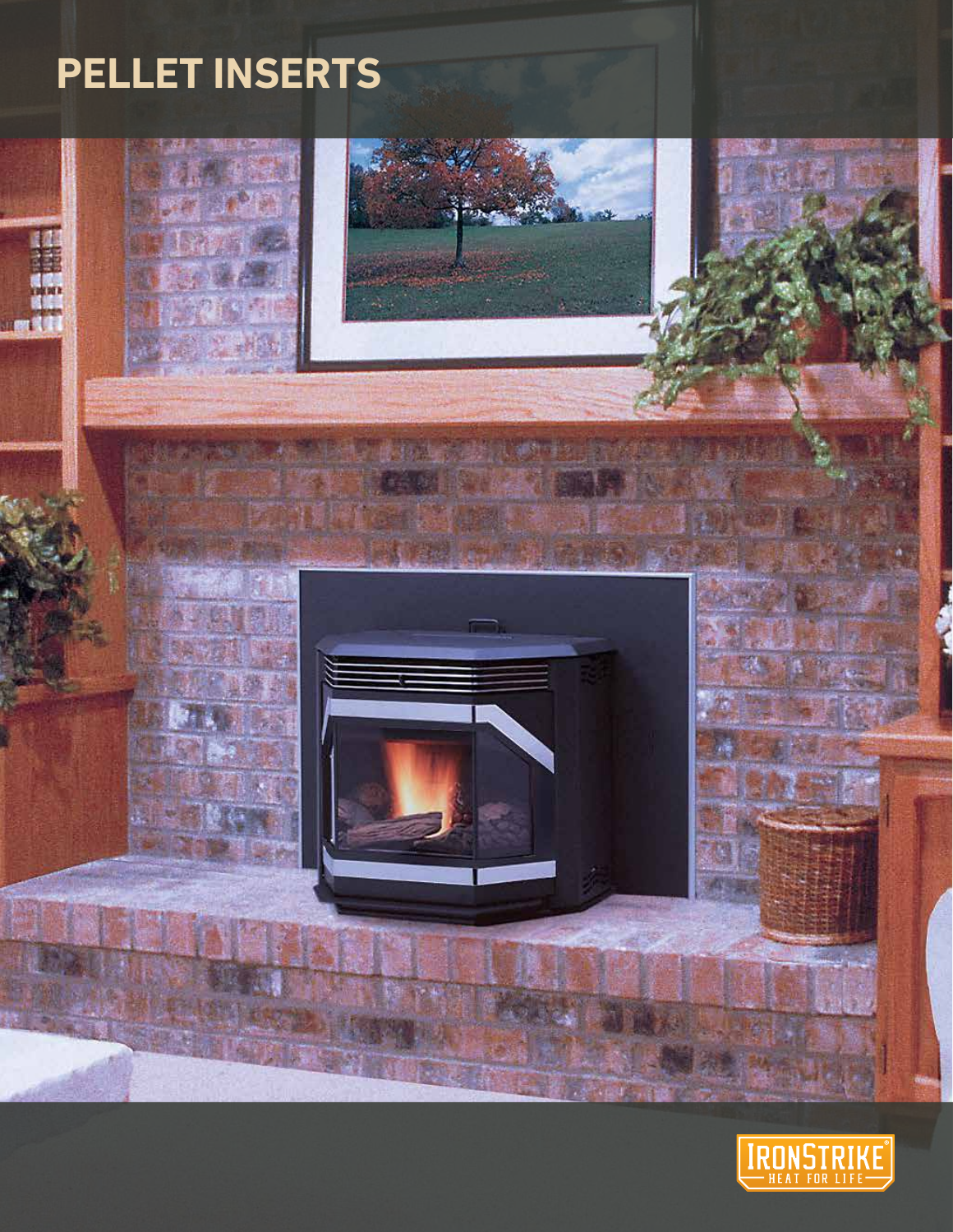## IRONSTRIKE PELLET INSERTS **WINSLOW**



The Winslow™ fireplace insert delivers inviting and reliable heat in an attractive style that can be customized to complement any home. Convenient features, ease of use and serviceability are designed right into the stove. And with Smart Heat™ technology, ideal room temperatures can be set for consistent comfort. Plus, with a large variety of design features, the Winslow can be personalized to reflect every style and taste.

#### **OVERVIEW**

- **◊** Large, heavy-duty welded steel heat exchanger provides efficient heat transfer and maximum durability.
- **◊** Smart Heat™ technology delivers the ultimate in precision heating and comfort control.
- **◊** Large and easy-to-load hopper holds up to 55 lbs., requiring less loading and ensuring longer burn times.
- **◊** Innovative self-ignition system delivers hassle-free automatic starts and works with a thermostat for easy operation.
- **◊** Durable, cast-iron burn pot, with airburst feature, self-cleans for less maintenance and trouble-free starts.
- **◊** Sealed blower and auger assembly ensures quiet operation and never need to be greased.
- **◊** Unique air wash system creates less maintenance and a clear view of the fire.
- **◊** Choose from several sizes of surround panel kits to match your opening size (1-required).
- **◊** Multiple door trims and grill finishes add to the attractive finished look. (1ea-required).
- **◊** Optional log set and brick panel provide realism and design opportunities.
- **◊** Several optional thermostat and on-off remote control kits are available for added convenience.
- **◊** Limited lifetime warranty.

\*Square-feet heating capacities are approximations only. Actual performance may vary depending upon home design and insulation, ceiling heights, climate, condition and type of fuel used, appliance location, burn rate, accessories chosen, chimney installation and how the appliance is operated.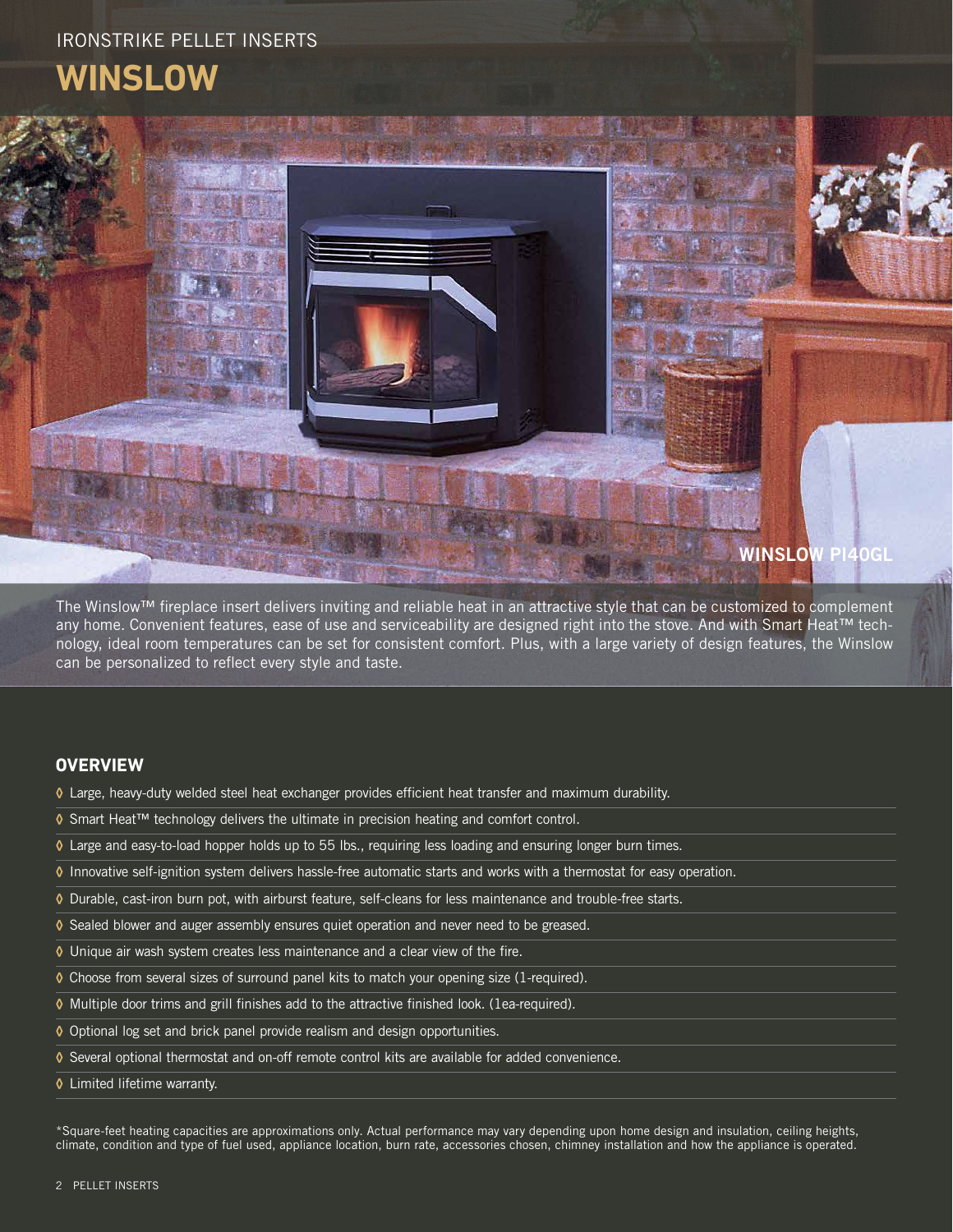## WINSLOW PI40GL **OPTIONS**



Winslow shown with Brush Nickel trim finish, Brushed Nickel grill, and Optional Log set



BTU OUTPUT: 37,500 – 15,120 HEATING CAPACITY: 900 – 2,000 square feet EFFICIENCY: 87.3% STANDARD BLOWER: 150-CFM HOPPER CAPACITY: 55 LBS. REMOTE CONTROL: Optional

## STOVE SURROUND TRIMS